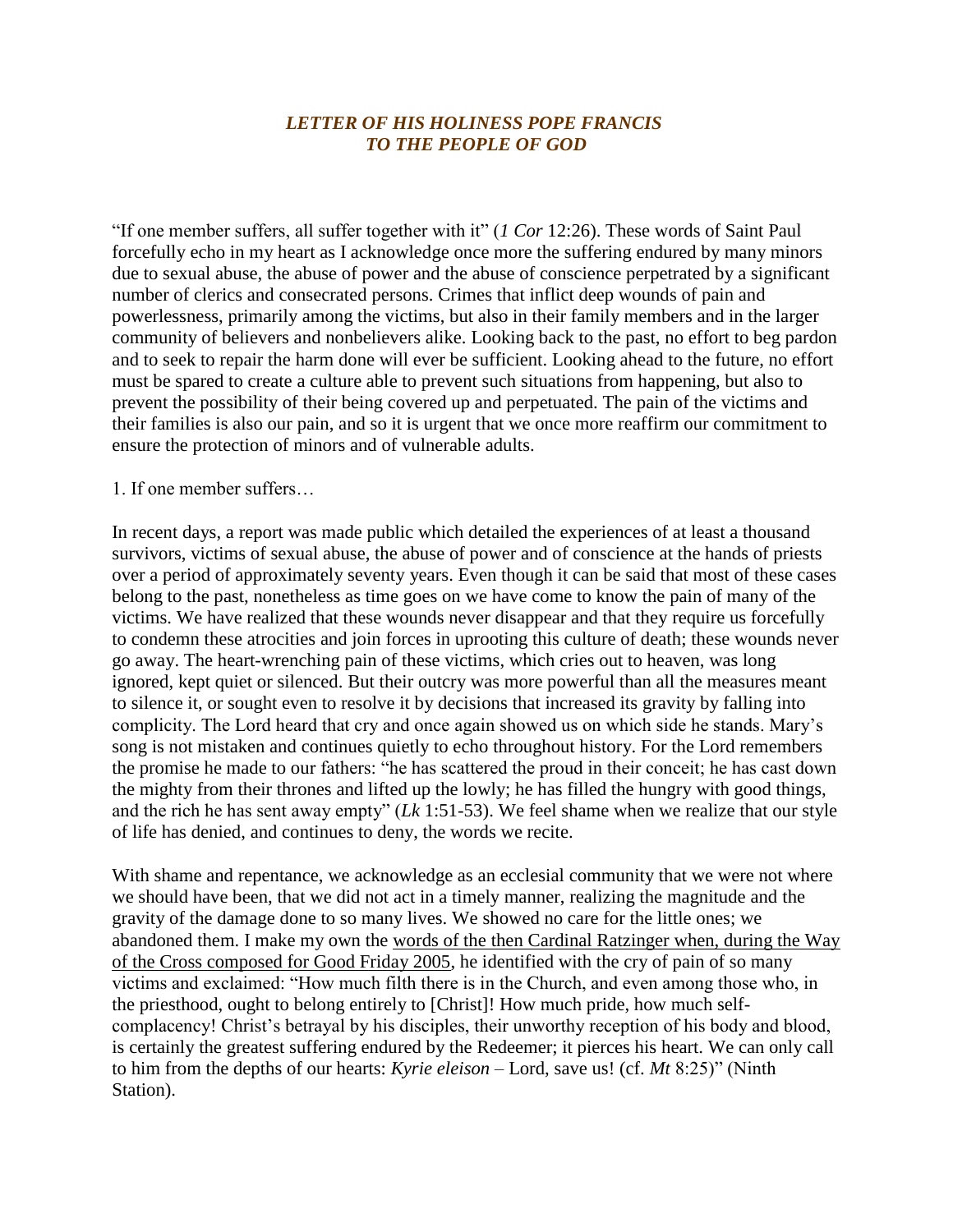## 2. … all suffer together with it

The extent and the gravity of all that has happened requires coming to grips with this reality in a comprehensive and communal way. While it is important and necessary on every journey of conversion to acknowledge the truth of what has happened, in itself this is not enough. Today we are challenged as the People of God to take on the pain of our brothers and sisters wounded in their flesh and in their spirit. If, in the past, the response was one of omission, today we want solidarity, in the deepest and most challenging sense, to become our way of forging present and future history. And this in an environment where conflicts, tensions and above all the victims of every type of abuse can encounter an outstretched hand to protect them and rescue them from their pain (cf. *[Evangelii Gaudium](http://w2.vatican.va/content/francesco/en/apost_exhortations/documents/papa-francesco_esortazione-ap_20131124_evangelii-gaudium.html#Unity_prevails_over_conflict)*, 228). Such solidarity demands that we in turn condemn whatever endangers the integrity of any person. A solidarity that summons us to fight all forms of corruption, especially spiritual corruption. The latter is "a comfortable and self-satisfied form of blindness. Everything then appears acceptable: deception, slander, egotism and other subtle forms of self-centeredness, for 'even Satan disguises himself as an angel of light' (*2 Cor* 11:14)" (*[Gaudete et Exsultate](http://w2.vatican.va/content/francesco/en/apost_exhortations/documents/papa-francesco_esortazione-ap_20180319_gaudete-et-exsultate.html#Spiritual_corruption)*, 165). Saint Paul's exhortation to suffer with those who suffer is the best antidote against all our attempts to repeat the words of Cain: "Am I my brother's keeper?" (*Gen* 4:9).

I am conscious of the effort and work being carried out in various parts of the world to come up with the necessary means to ensure the safety and protection of the integrity of children and of vulnerable adults, as well as implementing zero tolerance and ways of making all those who perpetrate or cover up these crimes accountable. We have delayed in applying these actions and sanctions that are so necessary, yet I am confident that they will help to guarantee a greater culture of care in the present and future.

Together with those efforts, every one of the baptized should feel involved in the ecclesial and social change that we so greatly need. This change calls for a personal and communal conversion that makes us see things as the Lord does. For as Saint [John Paul II](https://w2.vatican.va/content/john-paul-ii/en.html) liked to say: "If we have truly started out anew from the contemplation of Christ, we must learn to see him especially in the faces of those with whom he wished to be identified" (*[Novo Millennio Ineunte](https://w2.vatican.va/content/john-paul-ii/en/apost_letters/2001/documents/hf_jp-ii_apl_20010106_novo-millennio-ineunte.html)*, 49). To see things as the Lord does, to be where the Lord wants us to be, to experience a conversion of heart in his presence. To do so, prayer and penance will help. I invite the entire holy faithful People of God to a *penitential exercise of prayer and fasting*, following the Lord's command[.\[1\]](http://w2.vatican.va/content/francesco/en/letters/2018/documents/papa-francesco_20180820_lettera-popolo-didio.html#_ftn1) This can awaken our conscience and arouse our solidarity and commitment to a culture of care that says "never again" to every form of abuse.

It is impossible to think of a conversion of our activity as a Church that does not include the active participation of all the members of God's People. Indeed, whenever we have tried to replace, or silence, or ignore, or reduce the People of God to small elites, we end up creating communities, projects, theological approaches, spiritualities and structures without roots, without memory, without faces, without bodies and ultimately, without lives[.\[2\]](http://w2.vatican.va/content/francesco/en/letters/2018/documents/papa-francesco_20180820_lettera-popolo-didio.html#_ftn2) This is clearly seen in a peculiar way of understanding the Church's authority, one common in many communities where sexual abuse and the abuse of power and conscience have occurred. Such is the case with clericalism, an approach that "not only nullifies the character of Christians, but also tends to diminish and undervalue the baptismal grace that the Holy Spirit has placed in the heart of our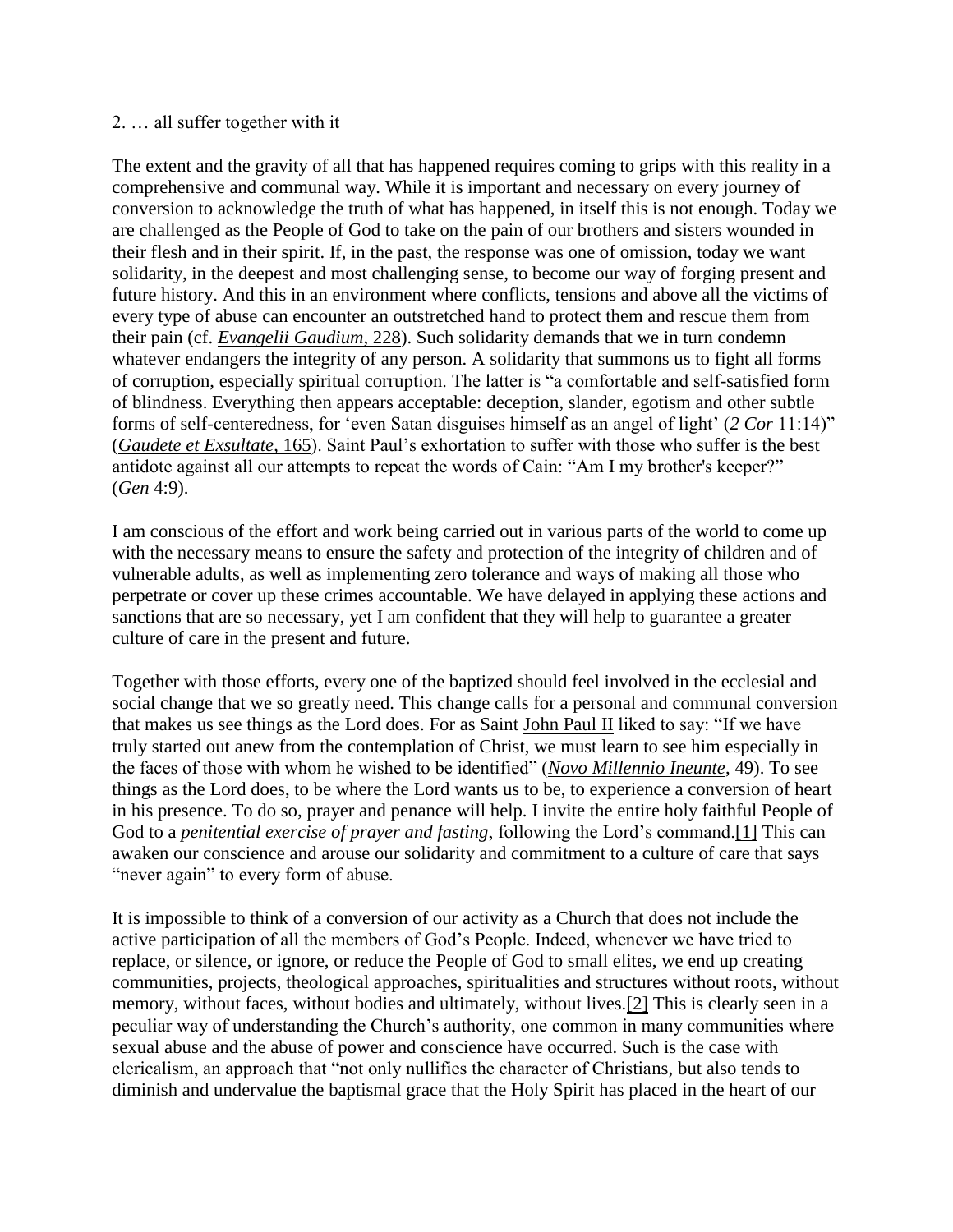people"[.\[3\]](http://w2.vatican.va/content/francesco/en/letters/2018/documents/papa-francesco_20180820_lettera-popolo-didio.html#_ftn3) Clericalism, whether fostered by priests themselves or by lay persons, leads to an excision in the ecclesial body that supports and helps to perpetuate many of the evils that we are condemning today. To say "no" to abuse is to say an emphatic "no" to all forms of clericalism.

It is always helpful to remember that "in salvation history, the Lord saved one people. We are never completely ourselves unless we belong to a people. That is why no one is saved alone, as an isolated individual. Rather, God draws us to himself, taking into account the complex fabric of interpersonal relationships present in the human community. God wanted to enter into the life and history of a people" (*[Gaudete et Exsultate](http://w2.vatican.va/content/francesco/en/apost_exhortations/documents/papa-francesco_esortazione-ap_20180319_gaudete-et-exsultate.html#THE_SAINTS_%E2%80%9CNEXT_DOOR%E2%80%9D)*, 6). Consequently, the only way that we have to respond to this evil that has darkened so many lives is to experience it as a task regarding all of us as the People of God. This awareness of being part of a people and a shared history will enable us to acknowledge our past sins and mistakes with a penitential openness that can allow us to be renewed from within. Without the active participation of all the Church's members, everything being done to uproot the culture of abuse in our communities will not be successful in generating the necessary dynamics for sound and realistic change. The penitential dimension of fasting and prayer will help us as God's People to come before the Lord and our wounded brothers and sisters as sinners imploring forgiveness and the grace of shame and conversion. In this way, we will come up with actions that can generate resources attuned to the Gospel. For "whenever we make the effort to return to the source and to recover the original freshness of the Gospel, new avenues arise, new paths of creativity open up, with different forms of expression, more eloquent signs and words with new meaning for today's world" (*[Evangelii Gaudium](http://w2.vatican.va/content/francesco/en/apost_exhortations/documents/papa-francesco_esortazione-ap_20131124_evangelii-gaudium.html#Eternal_newness)*, 11).

It is essential that we, as a Church, be able to acknowledge and condemn, with sorrow and shame, the atrocities perpetrated by consecrated persons, clerics, and all those entrusted with the mission of watching over and caring for those most vulnerable. Let us beg forgiveness for our own sins and the sins of others. An awareness of sin helps us to acknowledge the errors, the crimes and the wounds caused in the past and allows us, in the present, to be more open and committed along a journey of renewed conversion.

Likewise, penance and prayer will help us to open our eyes and our hearts to other people's sufferings and to overcome the thirst for power and possessions that are so often the root of those evils. May fasting and prayer open our ears to the hushed pain felt by children, young people and the disabled. A fasting that can make us hunger and thirst for justice and impel us to walk in the truth, supporting all the judicial measures that may be necessary. A fasting that shakes us up and leads us to be committed in truth and charity with all men and women of good will, and with society in general, to combatting all forms of the abuse of power, sexual abuse and the abuse of conscience.

In this way, we can show clearly our calling to be "a sign and instrument of communion with God and of the unity of the entire human race" (*[Lumen Gentium](http://www.vatican.va/archive/hist_councils/ii_vatican_council/documents/vat-ii_const_19641121_lumen-gentium_en.html)*, 1).

"If one member suffers, all suffer together with it", said Saint Paul. By an attitude of prayer and penance, we will become attuned as individuals and as a community to this exhortation, so that we may grow in the gift of compassion, in justice, prevention and reparation. Mary chose to stand at the foot of her Son's cross. She did so unhesitatingly, standing firmly by Jesus' side. In this way, she reveals the way she lived her entire life. When we experience the desolation caused